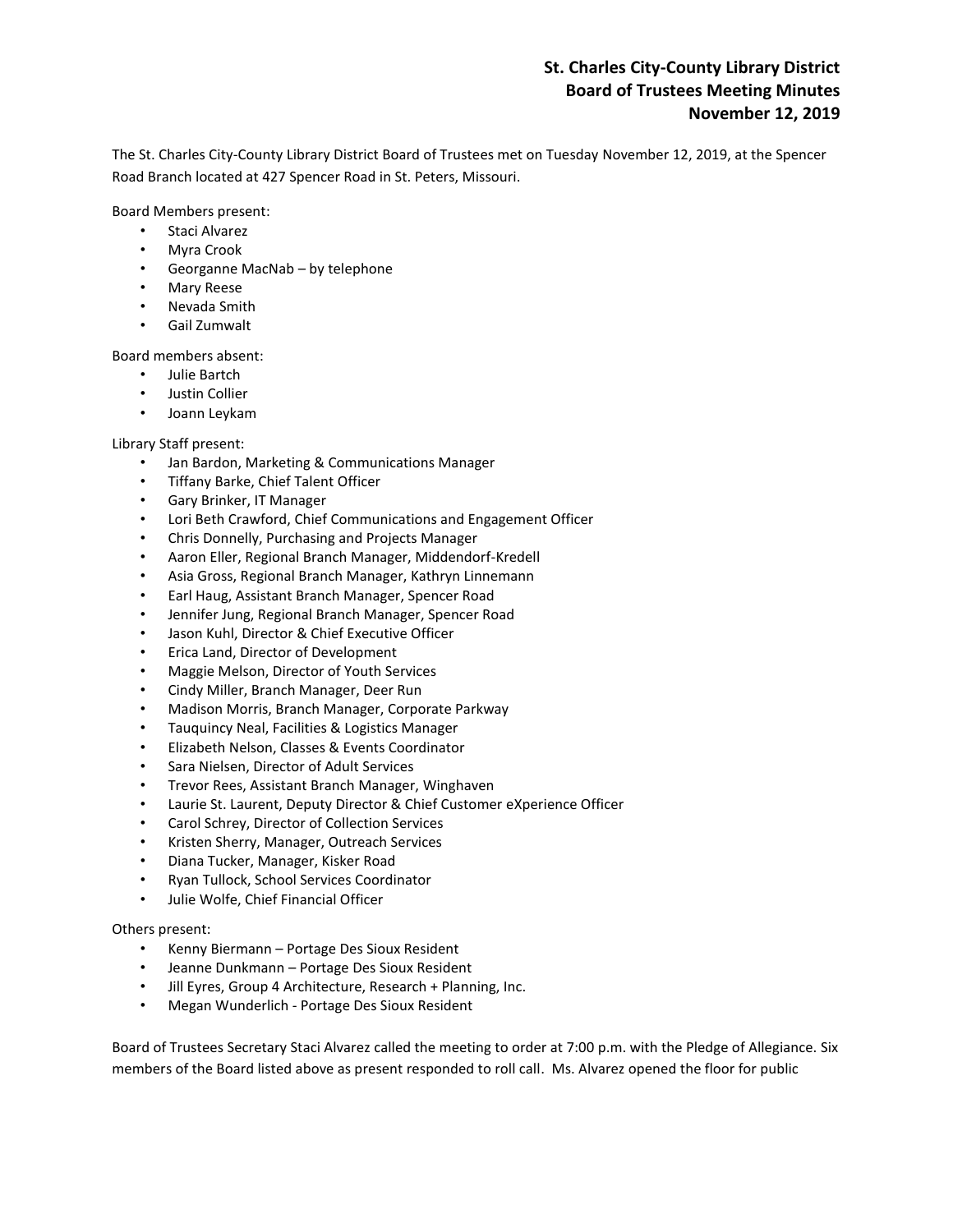comments. Mr. Biermann, Ms. Wunderlich, and Ms. Dunkmann addressed the Trustees about rebuilding the Portage Des Sioux Branch.

## **Reports and Correspondence**

## **Financial Report:**

Julie Wolfe, CFO, reviewed the summary and detailed financial reports for October 2019. Ms. Wolfe reported that the library's revenues and expenditures are on target four months into the fiscal year. The bulk of property tax revenues are expected in January 2020. The Library received state aid in excess of what was budgeted. Arts & Entertainer tax revenues were received and will be used for materials purchases as prescribed by law. Passport processing revenues are at 120% of the year-to-date budget. Library staffing is currently at 216 FTEs (full-time equivalents), just lower than the budgeted 218 FTEs. Technology expenditures are expected to pick up. Upcoming seasonal utilities will be dependent on this year's winter weather. Capital expenditures for the Administration building, the Kathryn Linnemann Teen Space and the new Cliff View Branch in Wentzville will be forthcoming. Credit card terminals will be installed in branches soon. Some expenses, such as personnel, were applied to the Portage Des Sioux Branch and will be adjusted on the November report.

**Director's Report:** The monthly Director's report details progress on each of the Library's Strategic Plan initiatives. In addition to the items included in the written report, Jason verbally reported the following:

- Jason Kuhl introduced new staff members Lori Beth Crawford, Chief Communications & Engagement Officer; Ryan Tullock, School Services Coordinator; and Elizabeth Nelson, Classes & Events Coordinator.
- Staff met with the principal at Orchard Farm Elementary to discuss having a public library presence at the school. We are preparing a proposal to be forwarded to school officials.
- Carol Schrey was interviewed for an article about e-Books in the St. Louis Post-Dispatch. Several articles from American Libraries featuring our staff who presented at national conferences were included in the meeting information.
- The Library Foundation's Gala raised over \$145,000.

**Monthly Statistical Report:** Circulation for the October 2019 was 552,753, which includes physical checkouts, eMedia checkouts, renewals and auto-renewals. Total FY20 year-to-date circulation through October (2,319,665) increased 13.32% over the same period in FY19 (2,046,988). Year-to-date eMedia usage through October (297,766) increased 10.38% from FY 19 (269,758). eMedia accounted for 12.97% of October's total circulation. There were 2,071 new library cards issued in October, 202 of which were online registrations. There were 729 programs offered in October (Children – 325; Teen – 74; Adult – 330) which were attended by 19,718 people (Children – 9,679; Teen – 3,001; Adult – 7,038). Self-checkouts for October totaled 117,909.

**Correspondence:** The following documents were distributed to the Trustees prior to the meeting:

- Letter from City of St. Peters, Missouri, re: Proposed Industrial Development Project (Medline Industries, Inc.) dated October 17, 2019
- Customer communications related to the Portage Des Sioux branch.

# **CONSENT AGENDA:**

- Minutes from October 8, 2019, Work Session
- Minutes from October 8, 2019, Meeting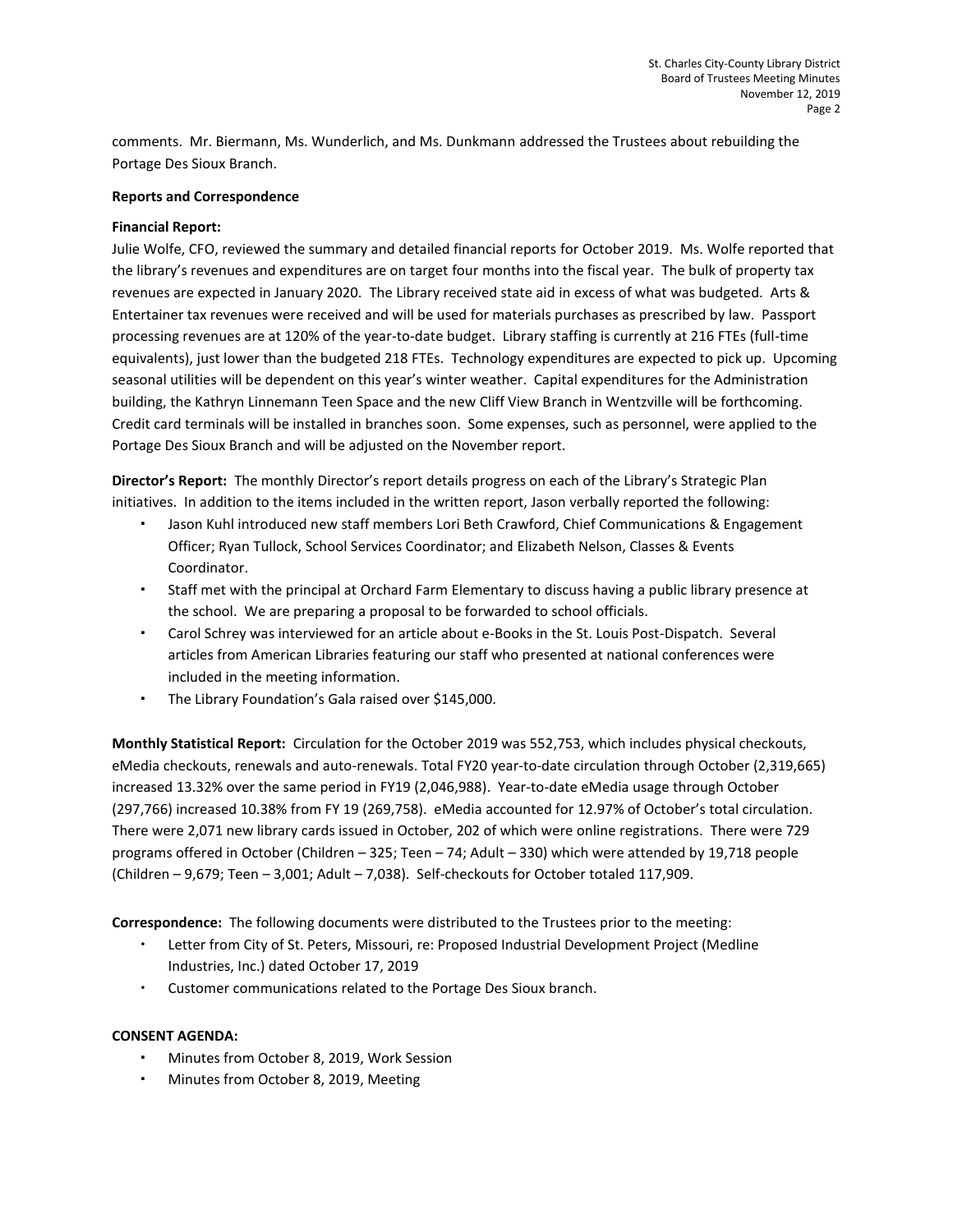**MOTION:** Nevada Smith moved to approve the consent agenda as presented. Gail Zumwalt second. Motion approved six affirmative, zero negative, zero abstentions and three absent.

### **FORMAL AGENDA:**

#### **OLD BUSINESS**

None.

#### **NEW BUSINESS**

**20-15 Facilities Master Plan Presentation** Jason Kuhl introduced the presentation of the Facilities Master Plan. Jason reported that the St. Charles City-County Library District serves roughly 385,000 people across a 560 square mile area. By way of comparison, our neighbor to the east, St. Louis County Library serves more than twice as many people in a 467 square mile area. St. Louis Public Library serves just over 300,000 people in a 66 square mile area. We face very different challenges in terms of population density and distribution.

Our population is spread across 18 incorporated cities and villages, ranging in size from around 300 people to around 80,000 people and we also have a significant population residing in unincorporated areas of varying levels of density. Serving such a district with a reasonable number of physical facilities to maintain and operate is our greatest challenge, and it is why early in the District's history, the board adopted policy B088, which reads in part:

"The St. Charles City-County Library District is a special district which provides library services to all residents of St. Charles County. These residents may live within a municipality or within an unincorporated area. The District's branch locations are designed to serve population groups economically and effectively. The District's Board of Trustees, in choosing sites, shall do so in order to best serve the District's population as a whole, without regard to whether or not a particular location is within a municipality.

Municipalities are established within the county to provide general governmental services such as sewer and water, police protection, or recreational services. With the exception of judging the ability of a municipality to provide utilities, streets and necessary services to a particular branch library, the District shall not consider municipal boundaries in the placement of branches. Thus, some municipalities may have more than one branch library while others may contain no branches if this pattern best addresses the service needs of district residents."

Throughout its history, the District has maintained a philosophy of providing high-quality library service in a fiscally responsible and sustainable manner and that approach has not changed. Sometimes that means compromises have to be made in order to provide the best service to the most people. It also means comprehensive planning is essential in order to know the best choices are being made for the present and for the future, which is why this Facilities Master Planning process was undertaken. Jason noted that the presentation is a culmination of seven months of work by Library staff and Group 4. Jason introduced Jill Eyres, Architect LEED AP BD+C Senior Associate from Group 4 Architecture, Research + Planning, Inc.

Ms. Eyres noted that Group 4 is a small architecture firm located in San Francisco, with offices around the country. The firm has thirty years of experience in library architecture and design. Jill specializes in library facilities master planning for multi-facility library systems. Group 4's approach is not just about the buildings, but takes into consideration what the library system has, what it can build, and what it can operate and staff. It also takes into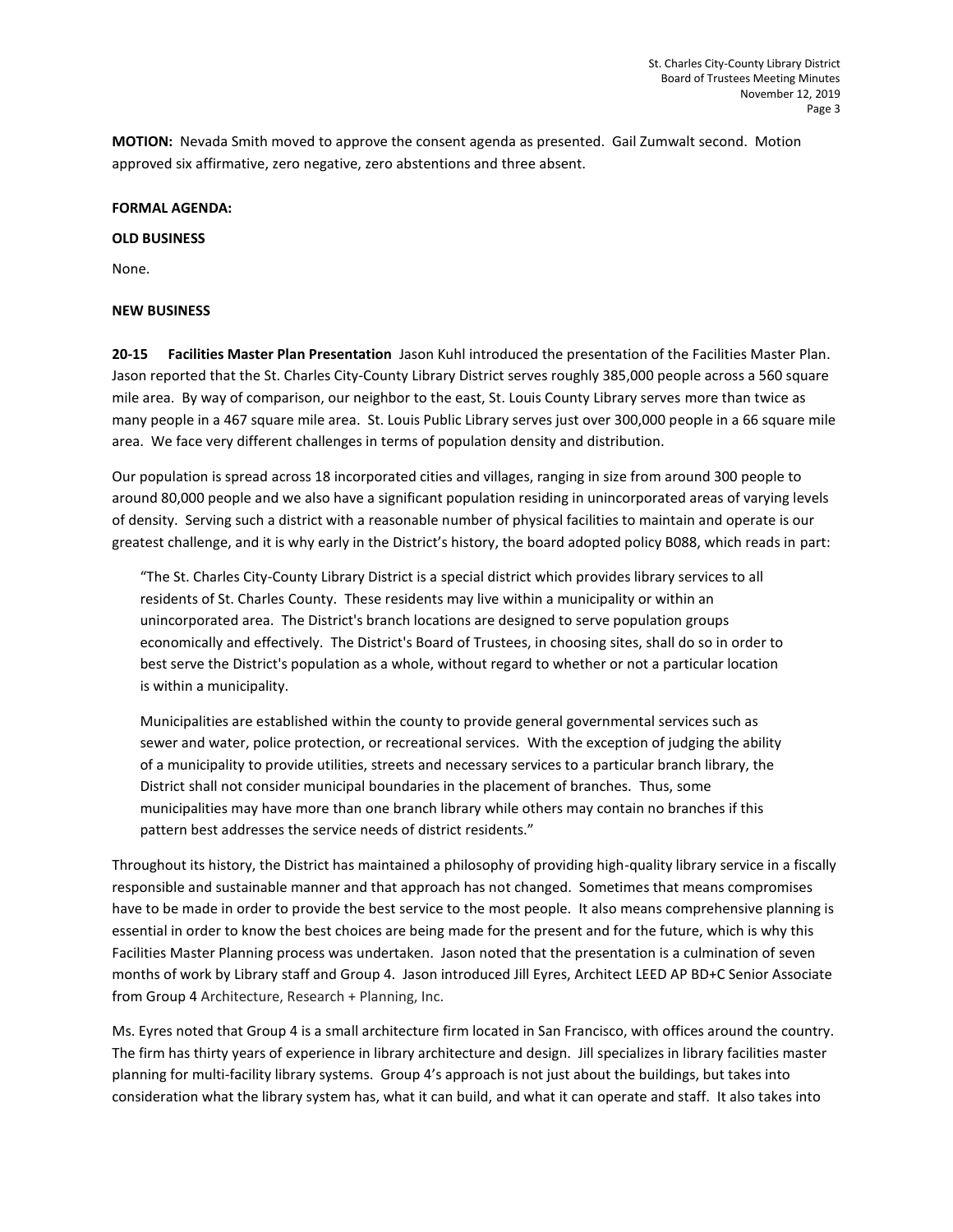consideration alternative service deliveries such as outreach, mobile services, and partnerships. Over the last five years, the St. Charles City-County Library worked with OrangeBoy to research customer usage patterns, completed a facilities condition assessment study to determine the condition and maintenance requirements of its buildings, and completed a new strategic plan.

Group 4 studied the St. Charles City-County Library from the network level, how the facilities work together as a system, as well as the individual facilities. OrangeBoy data shows that the St. Charles County communities are mobile and there are few areas where people rely exclusively on one library. Group 4 determined that there are no obvious gaps in branch access and that the number of libraries are serving the community well. The county has seen significant growth over the last 15 years and is projected to grow in the future. The library has added space by building and expanding to keep up with population growth. The library's service capacity, or the square foot per capita, is declining due to rapid population growth in the west of the county. Communities in the east of the county currently have more library service capacity than the west. Jill noted that a big part of service capacity is how the space is used. Another metric that Group 4 looks at is collection density, or the volumes per square foot. Corporate Parkway and Boone's Trail are approaching 5.0 volumes per square foot. The Spencer Road Branch is around 2.0 volumes per square foot. The goal is to have a collection density of less than 2.75 at all locations.

Jill reviewed the branch typologies – regional branches (Kathryn Linnemann, Middendorf-Kredell and Spencer Road); general purpose branches (Corporate Parkway, Deer Run, Kisker Road and McClay); express branches (Winghaven and Discovery Village); and community branches (Augusta, Boone's Trail and Portage Des Sioux). She noted that the community branches are small, are only open a few days per week, and are expensive to operate. The administration building is no longer centrally located for the population that the library serves. As the population center moves west it would be beneficial to centrally locate outreach and mobile services and to colocate administration staff with a public service location.

Jill said that our libraries are clean, inviting and well maintained. Some facilities will need a lot of maintenance because of where they are in their life cycle. She explained that the ratio of investment in maintenance cost over a ten-year period versus replacement can determine whether the location is replaced versus renovated. Library staff did some visioning about the types of things (face-out shelving, cutting edge technology, etc.) they want to offer customers. Some of the issues at our library branches are collection dominated spaces, inadequate people and program space, hard to read signage, and lots of big desks. There are opportunities to expand at a few locations, but most locations are land-locked.

Group 4 made the following recommendations:

- Collection density target of 2.5 volumes per square foot (SF).
	- Small branches should stay below 2.0 vol/SF.
	- Branches larger than 30,000 SF can go up to 2.75 vol/SF.
- A building capacity target of 0.55 0.6 square feet per capita district-wide. This is based on the total population of the county and will be achieved through expansion.
- Add agile alternative service delivery (ASD) solutions such as:
	- Semi-mobile branch
	- Staffless library
	- Programming in community spaces
	- Mobile Materials
	- Embedded librarian at partner locations
	- Library vending/kiosks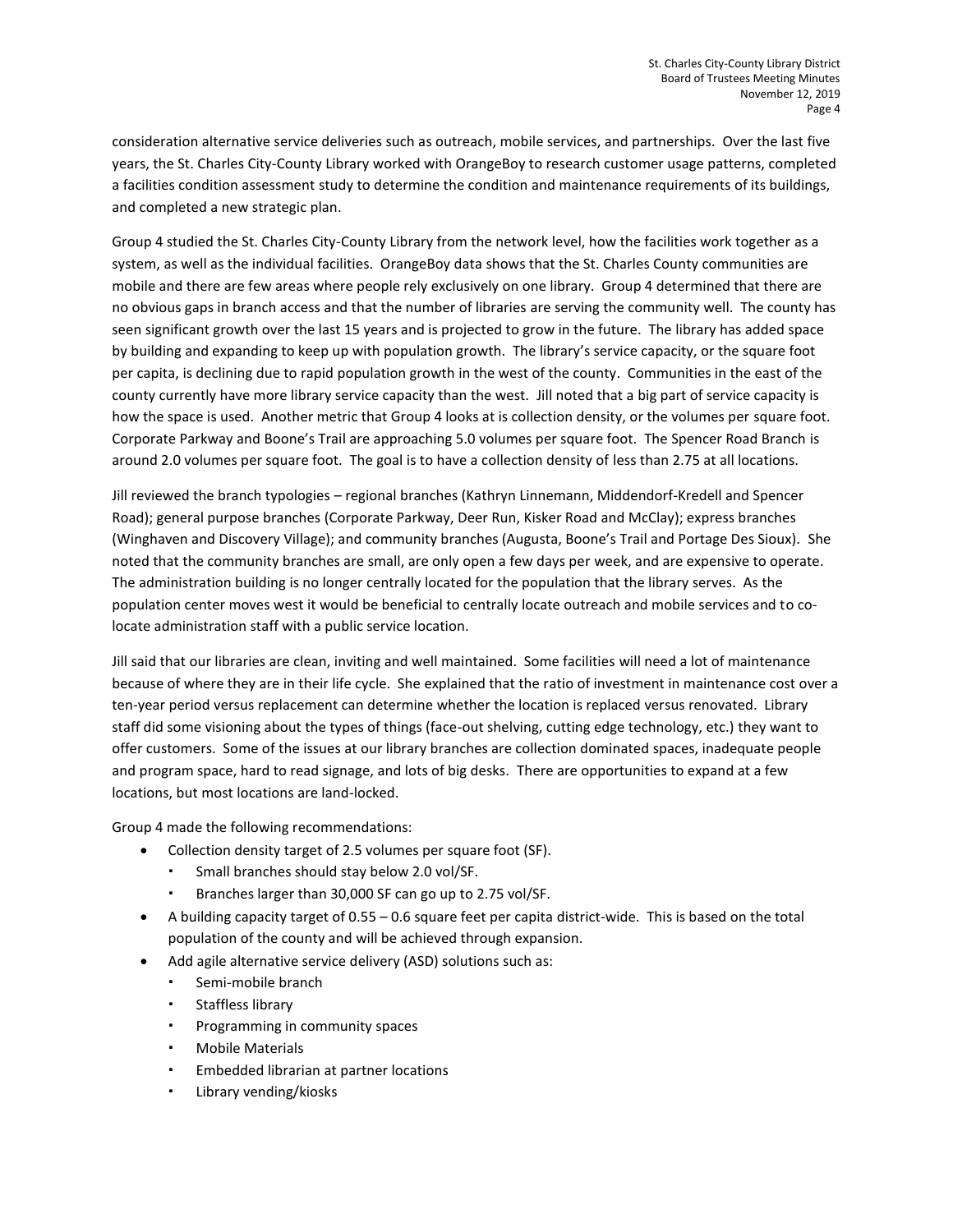- Build capacity in the west with larger facilities
- Improve the experience in the east
	- Re-balance collection
	- Open up spaces for people
- Other locations
	- Supplement, expand and enhance services
- Building specific recommendations are:
	- Replace Corporate Parkway with a larger location of 50,000 60,000 square feet. This will require relocation.
	- Expand Middendorf-Kredell. This will require relocation, possibly further west. Co-locating administration with this branch in a central location would be beneficial.
	- Depending on how the community develops, consider moving or expanding the Deer Run branch in the future. In the meantime, it needs some updating.
	- Boone's Trail branch could be, if warranted, enlarged as there is room for some future expansion on the current site. The location currently needs rebalancing.
	- Kisker Road and McClay have similar issues. They are ready for reimaging renovation, rebalancing the space, updating the service model. McClay has some unique noise issues.
	- Kathryn Linnemann and Spencer Road, although recently renovated or built, will need some attention in about ten years.
	- The current administration site, if relocated, could be used for additional parking for Spencer Road.
	- Move Discovery Village to Cliff View.
	- Determine if Winghaven needs to be updated.
	- Augusta and Portage Des Sioux. The Augusta building was provided by the Town of Augusta and the library leases it. South county and north county would both be served well by various alternative service delivery offerings. The Library could consider a location in the north county area if a building becomes available that can be operated in a cost effective way.

Jill discussed implementation and mentioned that funding is not set for any of these projects included In the Facilities Master Plan. A timeline, with priorities determined St. Charles City-County Library staff, was presented. A detailed budget was reviewed. Jill recommends updating budgets frequently as there is an estimated three percent per year escalation in cost, which translates to an additional \$30,00-\$40,000 per \$1 million.

Staci Alvarez asked a question about distance between branches, although she said she would not expect the same services at all locations. Jill said they did not try to determine a minimum drive time between branches. Staci also asked how what is happening with ebooks will affect the library's physical collection. Jason answered that we will need to stay flexible and readjust for physical collection size. Nevada Smith asked if the recommendation was to relocate Administration to a central location or to co-locate with a branch. Jill replied that the leadership team benefits from co-locating with a public service outlet. Staci Alvarez asked if it is possible to build up instead of out on sites that will not accommodate expansion. Jill replied that there is always the potential, but it is uncommon for buildings to have the foundation to support a second story without major updates to the structure. The other challenge is that as a building is expanding parking becomes an issue. Nevada Smith asked how the project priorities were determined. Jill responded that the building maintenance life cycle helped determine the project priorities. Also, balancing a new, larger branch in the west of the county with improvements with the east offers something for all residents.